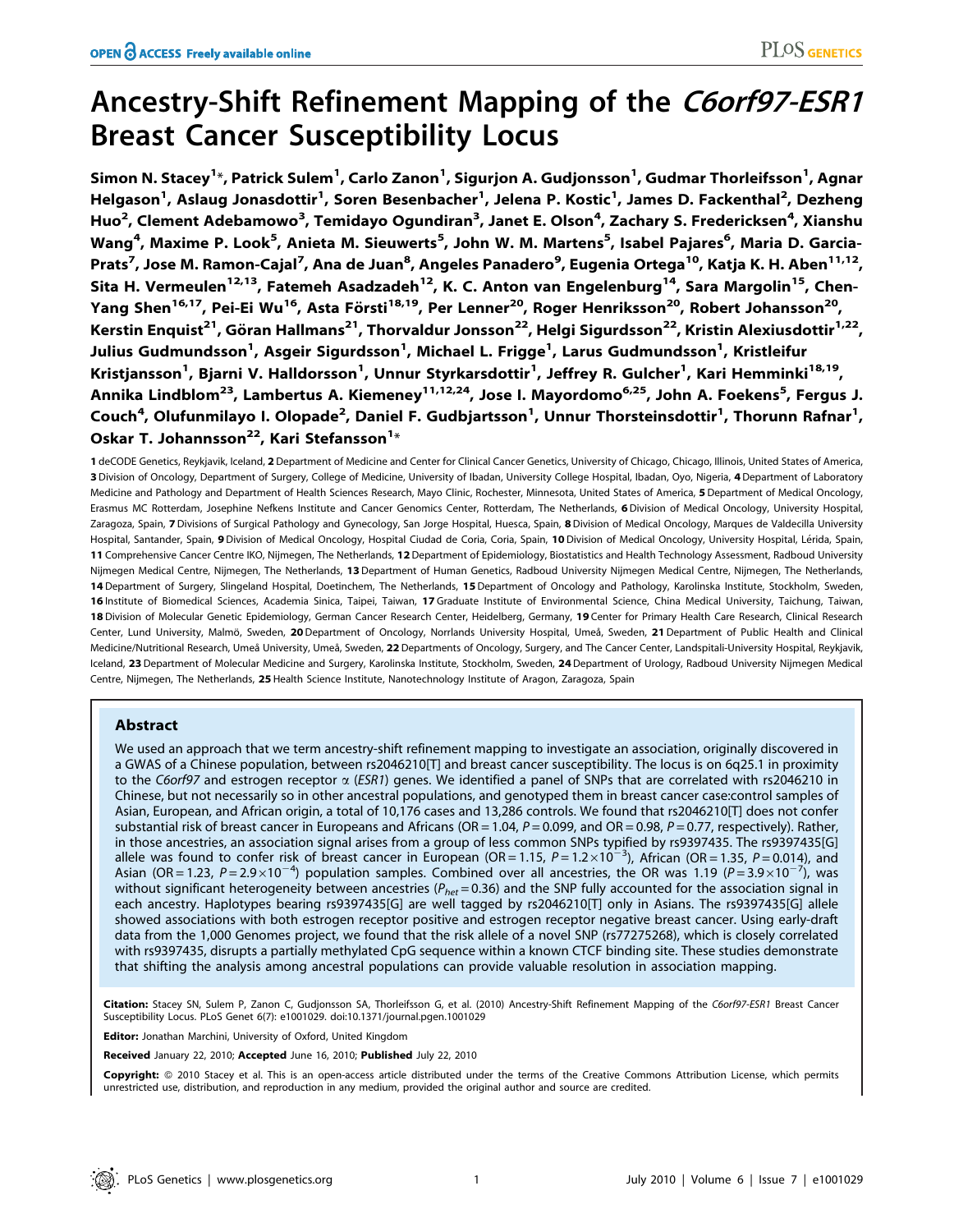Funding: This research was supported in part by a grant from the United States Army Medical Research and Materiel Command number W81XWH-08-1-0740 (to SNS), in part by contract number 018827 (FP6-POLYGENE) from the 6th Framework Programme of the European Union (to SNS, TR, and LAK), in part by contract number 218071 (FP7-MC-IAPP CancerGene) from the 7th Framework Programme of the European Union (to deCODE Genetics), and in part by United States National Cancer Institute (NCI) Grants R01 CA89085 and P50 CA125183-03 (to OIO). The MCBCS was supported by United States National Institutes of Health grant, R01 CA122340 (to FJC), and an NCI Specialized Program of Research Excellence (SPORE) award in breast cancer to the Mayo Clinic, P50 CA116201. The funders had no role in study design, data collection and analysis, decision to publish, or preparation of the manuscript.

Competing Interests: All authors from deCODE have equity interests in the company.

E-mail: simon.stacey@decode.is (SNS); kari.stefansson@decode.is (KS)

## Author Summary

In genome-wide association studies of disease susceptibility, there is no particular expectation that a genotyped SNP showing an association is itself a pathogenic variant. Rather, it is more likely that a SNP giving a signal does so because it is in linkage disequilibrium (LD) with a pathogenic variant. When the analysis is shifted to a population of another ancestry, the tagging relationship between the genotyped SNP and the pathogenic variant may be disrupted, due to differing patterns of LD between populations. Thus, it is not straightforward to determine whether a susceptibility locus identified in one ancestral population is also associated with risk in another. Moreover, the differing patterns of LD between ancestral populations can be used to gain resolution in genetic mapping. We refer to this approach as ancestry-shift refinement mapping. Here, we apply it to a breast cancer risk variant near the estrogen receptor  $\alpha$  gene that was initially described in a Chinese population. We show that the tagging relationship between the originally described SNP rs2046210 and the pathogenic variant(s) is not maintained in Europeans and Africans. We identify a SNP, rs9397435, that is associated with breast cancer risk in populations of Asian, European, and African ancestry.

## Introduction

Recent genome-wide association studies (GWAS) have identified a number of new susceptibility loci for breast cancer and other cancers [1–5]. In most studies, strong evidence has been obtained for risk association in one particular ancestral group, usually Europeans. SNPs represented on microarray chips used in GWAS protocols are selected in part because they each tag a group of correlated, ungenotyped SNPs through linkage disequilibrium (LD). There is no particular expectation that a SNP identified in a GWAS is a pathogenic, causative variant. Rather, it is more likely that such a SNP is in LD with a pathogenic variant (or a set of pathogenic variants, see Discussion) that is not genotyped directly. If the analysis is moved to a population with different ancestry, then the tagging relationship between the SNP and the pathogenic variant may be disrupted as a result of the difference in LD between ancestral populations [6].

There are two main motivations for identifying SNPs whose property of tagging a pathogenic variant is not disrupted by changes in LD resulting from a shift to another ancestral population. Firstly, one might wish to test for risk arising from the susceptibility locus in a population of different ancestry, or indeed to determine whether a similar pathogenic variant exists at the susceptibility locus in another ancestral group. Secondly, by moving the analysis into another ancestral population, it might be possible to separate SNPs that are so highly correlated in the original population that their risk associations are indistinguishable. This could aid in the identification of SNPs that are most strongly correlated with the pathogenic variant, and move the analysis closer to the identification of the pathogenic variant itself. This approach, which we term ancestry-shift refinement mapping, has been formalized and used previously [5,7–12]. However the interpretation has sometimes been limited by low power in the target ancestral populations or the lack of comprehensive genotypes.

The estrogen receptor  $\alpha$  (*ESR1*) locus has been a focus of attention because of the roles of estrogen in risk of breast cancer, osteoporosis and other conditions. Moreover, estrogen receptor (ER) expression in breast tumours is of prime prognostic importance [13]. Many investigations have been conducted searching for risk associations with sequence variants in ESR1, generally with equivocal results [14]. Comprehensive tag-SNP and meta-analyses found little evidence of breast cancer risk variants in the ESR1 gene itself [15,16]. Recently, a GWAS conducted in a large sample from the Shanghai Breast Cancer Study identified an association between rs2046210 and breast cancer in Chinese [1]. SNP  $rs2046210$  is located 180kb 5' to the major  $ESR1$  transcript initiation sites (and  $63kb\ 5'$  to the start site of *ESR1* isoform 4). The SNP is about 6kb downstream of the  $3'$  end of C6orf97, a RefSeq gene of unknown function (Figure 1, upper panel). The LD structure of the region is shown in Figure S1. Zheng et al. [1] reported that rs2046210 also confers risk of breast cancer in a population of European ancestry (allelic OR = 1.15,  $P = 0.01$ ). However, the evidence from the publically available CGEMS dataset is more equivocal [17]. We estimated from the CGEMS data an allelic OR of 1.09,  $P = 0.25$  for rs6900157, the best tagger  $(r^2 = 0.93$  in HapMap CEU) of rs2046210 on the CGEMS Illumina chip. Our own breast cancer GWAS dataset from 1,982 patients and 35,895 controls [4,5] provided no evidence of a risk associated with  $rs6900157$  in Europeans (allelic OR = 1.04,  $P = 0.36$ ).

We suspected that the reason for our failure to replicate the Zheng et al. signal in Europeans could be because the LD relationship between the reported SNP rs2046210 and the pathogenic variant(s) might differ between Chinese and Europeans. Here we show that this is indeed the case. By studying a large class of SNPs that are highly correlated in Chinese but not necessarily so in ancestral Europeans and Africans, we were able to identify a class of less common SNPs (6–7% minor allele frequency [MAF] in Europeans and 1–6% in Africans) that are associated with breast cancer risk in non-Asian populations. The most strongly associated SNP, rs9397435, fully accounts for the association in all three ancestries.

#### Results

To search for SNPs that might detect the C6orf97-ESR1 signal in non-Asian ancestries, we first identified 36 SNPs that are well correlated  $(r^2 \ge 0.65)$  with rs2046210 in the Chinese, using the HapMap CHB dataset (Figure 1, lower panel, Figure S2). Then, using the HapMap CEU dataset, we observed the pattern of correlations between these SNPs in a population of European ancestry. The dendrogram in Figure 2A shows a hierarchical clustering of the 37 SNPs, based on their  $r^2$  values. We defined equivalence classes as sets of SNPs (or branches of the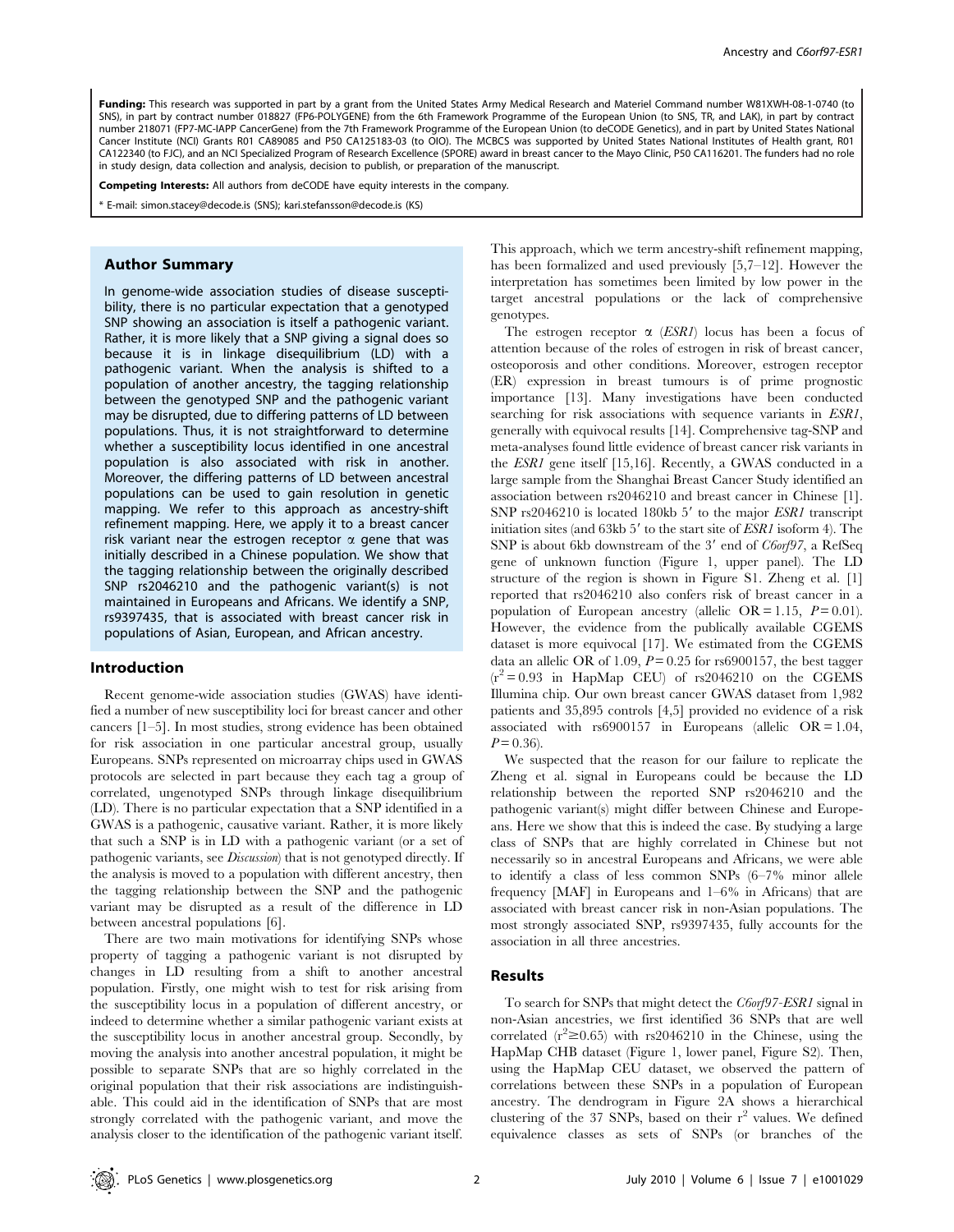

Figure 1. Overview of the C6orf97-ESR1 breast cancer susceptibility locus. The upper panel shows a view of the genomic region of chromosome 6, nucleotides 151,930,000–152,200,000 taken from the UCSC browser Build 36 assembly (hg18). The C6orf97 gene and the four RefSeq isoforms of ESR1 are shown. Below them is a histogram of the local recombination rates calculated as previously described [38] from HapMap phase II release 22 data. Below that is a track showing the locations of the SNPs that are correlated ( $r^2 \ge 0.65$ ) with rs2046210 in Han Chinese ("Eq Class SNPs"). The lower panel shows a zoomed view of the region nucleotides 151,960,548–152,013,381, containing the Eq Class SNPs. RefSeq genes and recombination rates are as in the upper panel. doi:10.1371/journal.pgen.1001029.g001

dendrogram) that show a correlation with an  $r^2 \ge 0.8$  in CEU. We then selected a set of SNPs for genotyping such that at least one SNP in each equivalence class was included. These SNPs are highlighted in Figure 2A. We put in some redundant SNPs, partly to cover additional class fractionation in Africans (see below), and partly in order to examine two non-synonymous coding SNPs in the C6orof97 gene: V604I (rs6929137) and V683I (rs3734804). Single track Centaurus [18] assays were generated for the selected SNPs and validated by typing them in the HapMap CEU, CHB/ JPT, and YRI samples.

We then typed the selected SNPs in a series of breast cancer case:control samples of European ancestry from Iceland, the Netherlands, Spain, Sweden, and U.S.A.; a total of 7,899 breast cancer cases and 11,234 controls. Details of the sample sets are given in Table S1. In addition, we typed the selected SNPs in a sample of 1,126 breast cancer cases and 1,118 controls of Chinese ancestry from Taiwan. The results are summarized in Table 1 and individual results for each sample set are given in Table S2. We used a likelihood approach to ensure that the same individuals were tested for each SNP, so that the  $P$  values for the different SNPs could be compared directly (see Materials and Methods). The results from the Taiwanese sample confirmed the association between breast cancer risk and the key SNP rs2046210  $(OR = 1.24, P = 4.3 \times 10^{-4})$  that was previously reported in Shanghai Chinese [1]. We also obtained significant signals for a range of SNPs that are highly correlated with rs2046210 in the Taiwanese. However, in the combined European ancestry populations, it was evident that rs2046210 confers little or no risk of breast cancer (OR = 1.04,  $P = 0.099$ , Table 1), despite the fact that the MAF of rs2046210 is almost the same in Asians and Europeans. However, we observed significant risk estimates in Europeans arising from a group of SNPs with MAFs in the 6–7% range, tagged by rs9397435, rs12662670, rs12665607, rs9383589 and rs3734805 (Table 1). The association P values for these SNPs remained significant if we applied Bonferroni correction for the number of European equivalence classes tested (significance threshold  $P = 0.05$  divided by 7 classes = 0.007). These SNPs are highly or moderately correlated with each other in Europeans, judging from the HapMap data (Figure 2A) and the observed data from the genotyped samples (Figure S3). The strongest signal came from rs9383589[G] (OR = 1.15,  $P = 6.2 \times 10^{-4}$ ). Thus, if the pathogenic variant that is present in Chinese is also present in Europeans, then in Europeans it appears to be tagged better by rs9383589 than by rs2046210. There was no substantial signal detected from either of the two coding variants in C6orf97 (rs6929137 and rs3734804), ruling them out as causative variants (Table 1). It should be noted that this analysis does not represent a comprehensive scan for risk variants at the locus in Europeans, but is limited to SNPs that are strongly associated with the signal in Asians.

We then examined how the SNPs in the European 6–7% MAF classes were correlated in Yorubas, using the HapMap data. In YRI, the SNPs split into five separate equivalence classes, with MAFs ranging from about 6% (for the class tagged by rs9397435)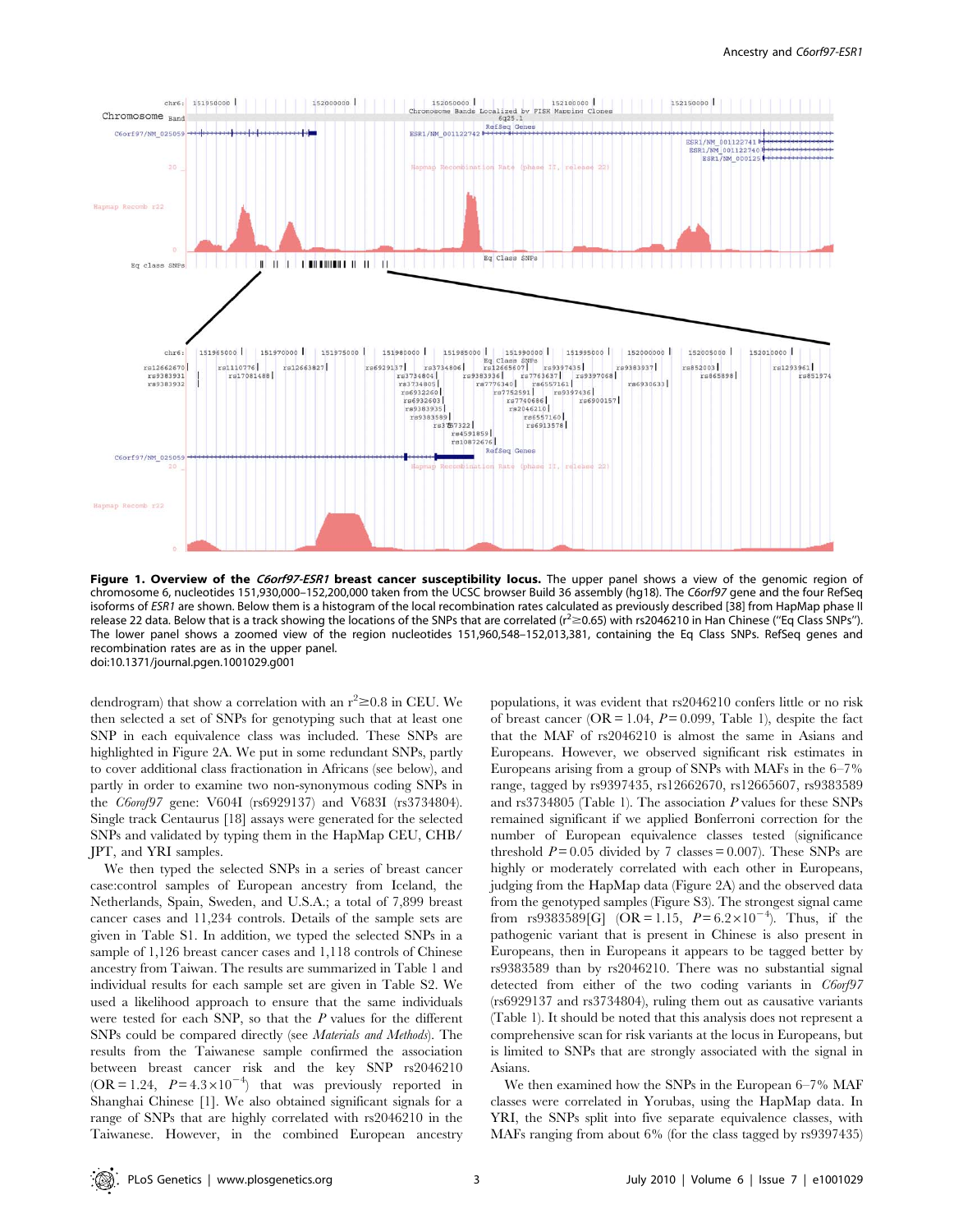

Figure 2. Dendrograms showing r<sup>2</sup> relationships between C6orf97-ESR1 SNPs in Europeans (CEU) and Yoruba Africans (YRI). On the left are listed the 37 SNPs that are correlated with an  $r^2$   $\geq$  0.65 with rs2046210 (arrowed) in HapMap Han Chinese (CHB). In panel (a) the SNPs are arranged in a hierarchical cluster dendrogram based on the  $r^2$  values between them in the HapMap CEU sample of a European ancestry population. SNPs that were selected for genotyping are highlighted. SNPs indicated by \*\*\* are present on the Illumina Human Hap300 or HumanCNV370 chips used in the Icelandic GWAS. Panel (b) shows the same SNPs in a dendrogram based on r<sup>2</sup> values from Yoruba Africans (HapMap YRI). Data are derived from HapMap Phase II release 23a. doi:10.1371/journal.pgen.1001029.g002

to 1% (for the class containing only rs12665607)(Figure 2B). We typed these five SNPs in a sample of 851 breast cancer patients and 781 controls from Ibadan, Nigeria. We also included the key SNP rs2046210 and rs6929137, the V604I coding variant that is closely correlated with rs2046210 in Chinese and Europeans but not in Yorubas (Figure 2B). To confirm the associations observed in the Nigerians, we also typed the SNPs in a small set of African American breast cancer patients and controls from the Chicago area. Combined results from the two sample sets are shown in Table 1 and data from each of the two sets separately are shown in Table S2. Even though they are in different equivalence classes in Africans, nominally significant ORs were observed for rs9397435, rs12662670, rs12665607, and rs9383589 (Table 1). Inspection of the results from the Nigerians separately (Table 2, Table S2) and of the LD patterns in the data from the Nigerians and African Americans (Figure S3) did not suggest that the lack of resolution between these SNPs could be explained by European admixture in the African American samples. Neither the key SNP rs2046210 nor the coding variant rs6929137 showed any association with breast cancer risk in the African ancestry samples, hence they are unlikely to be causative or closely correlated with the causative variant. This is in agreement with Zheng et al. who previously

reported that they were unable to see an association between rs2046210 or rs6929137 and risk in a sample of 810 African American breast cancer cases and 1,784 controls [9].

If a pathogenic variant is present in all three ancestries, then it might be expected to have a similar effect in all populations [8,19]. A variant that is in strong LD with a pathogenic variant could also show similar properties, if the LD is maintained in different ancestral populations. Such variants are likely to show the strongest overall disease association when combined over all ancestries. In order to assess the genotyped variants for these characteristics, we used the Mantel-Haenszel model to obtain combined OR estimates and P values for the SNPs that had been typed in all three ancestral populations. The strongest breast cancer association overall, both in terms of OR and P value, was with rs9397435[G], a member of the European 6–7% MAF class, giving an OR of 1.19 and  $P = 3.90 \times 10^{-7}$  (Table 1). The other four SNPs in the European 6–7% MAF class and 1–6% African MAF classes also showed substantial signals combined over all three ancestries. None of these five SNPs showed significant heterogeneity in OR estimates over the three ancestries (Table S3). However, all of the SNPs outside these classes (rs6929137 being an exception) showed significant heterogeneity between all three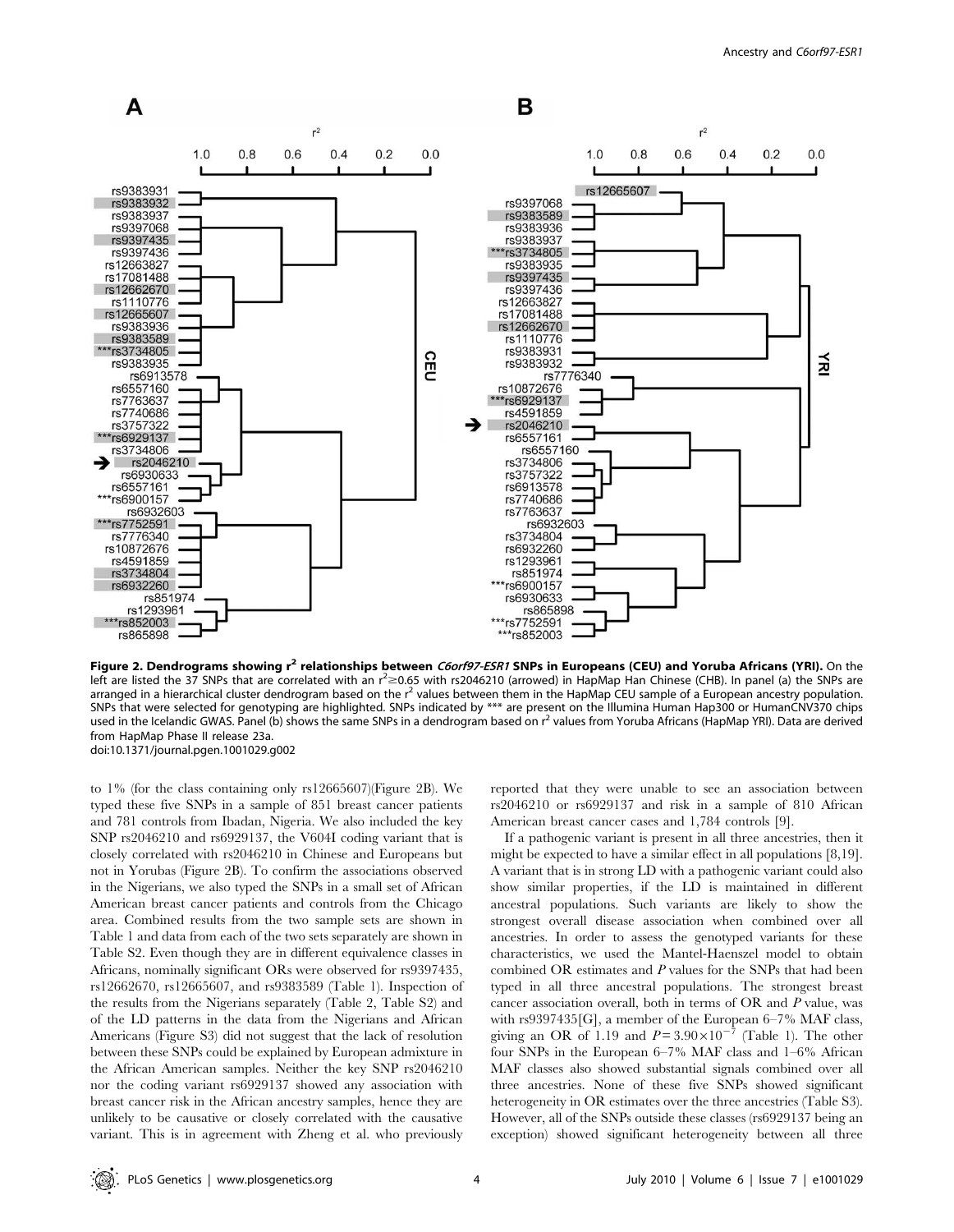Table 1. Association of C6orf97/ESR1 SNPs with breast cancer in populations of different ancestries.

| SNP        | <b>Allele</b>  | Ancestry <sup>a</sup>      | Frequency in Controls <sup>b</sup> | <b>OR</b>         | 95% CI       | P                    |
|------------|----------------|----------------------------|------------------------------------|-------------------|--------------|----------------------|
| rs9383932  | G              | Asian                      | 0.378                              | 1.25              | (1.11, 1.41) | $2.9 \times 10^{-4}$ |
|            |                | European                   | 0.132                              | 1.06              | (1.00, 1.13) | 0.066                |
| rs9397435  | G              | Asian                      | 0.326                              | 1.23              | (1.09, 1.40) | $8.0\times10^{-4}$   |
|            |                | European                   | 0.063                              | 1.15              | (1.06, 1.25) | $1.2 \times 10^{-3}$ |
|            |                | African & African American | 0.063                              | 1.35              | (1.06, 1.71) | 0.014                |
|            |                | <b>All Ancestries</b>      | <b>NA</b>                          | 1.19              | (1.11, 1.27) | $3.9 \times 10^{-7}$ |
| rs12662670 | G              | Asian                      | 0.343                              | 1.22              | (1.07, 1.39) | $2.5 \times 10^{-3}$ |
|            |                | European                   | 0.071                              | 1.12              | (1.03, 1.21) | $6.4\times10^{-3}$   |
|            |                | African & African American | 0.027                              | 1.54              | (1.06, 2.23) | 0.022                |
|            |                | <b>All Ancestries</b>      | <b>NA</b>                          | 1.16              | (1.08, 1.24) | $1.9\times10^{-5}$   |
| rs12665607 | $\overline{A}$ | Asian                      | 0.323                              | 1.24              | (1.10, 1.40) | $6.2 \times 10^{-4}$ |
|            |                | European                   | 0.072                              | 1.14              | (1.05, 1.23) | $1.1 \times 10^{-3}$ |
|            |                | African & African American | 0.010                              | 1.94              | (1.14, 3.30) | 0.015                |
|            |                | <b>All Ancestries</b>      | <b>NA</b>                          | 1.18              | (1.10, 1.26) | $1.2 \times 10^{-6}$ |
| rs9383589  | G              | Asian                      | 0.323                              | 1.20              | (1.06, 1.36) | $4.2 \times 10^{-3}$ |
|            |                | European                   | 0.070                              | 1.15              | (1.06, 1.25) | $6.2 \times 10^{-4}$ |
|            |                | African & African American | 0.016                              | 1.61              | (1.05, 2.48) | 0.029                |
|            |                | <b>All Ancestries</b>      | <b>NA</b>                          | 1.17              | (1.10, 1.25) | $2.5 \times 10^{-6}$ |
| rs3734805  | $\mathsf{C}$   | Asian                      | 0.324                              | 1.22              | (1.07, 1.37) | $2.0 \times 10^{-3}$ |
|            |                | European                   | 0.072                              | 1.13              | (1.05, 1.23) | $1.8 \times 10^{-3}$ |
|            |                | African & African American | 0.028                              | 1.27              | (0.91, 1.78) | 0.16                 |
|            |                | <b>All Ancestries</b>      | <b>NA</b>                          | 1.16              | (1.09, 1.23) | $7.8 \times 10^{-6}$ |
| rs6929137  | $\overline{A}$ | Asian                      | 0.348                              | 1.15              | (1.02, 1.30) | 0.025                |
|            |                | European                   | 0.316                              | 1.04              | (0.99, 1.09) | 0.082                |
|            |                | African & African American | 0.538                              | 1.02              | (0.89, 1.16) | 0.81                 |
|            |                | <b>All Ancestries</b>      | <b>NA</b>                          | 1.05              | (1.01, 1.09) | 0.017                |
| rs2046210  | T <sup>c</sup> | Asian                      | 0.363                              | 1.24              | (1.10, 1.40) | $4.3 \times 10^{-4}$ |
|            |                | European                   | 0.337                              | 1.04              | (0.99, 1.08) | 0.099                |
|            |                | African & African American | 0.716                              | 0.98              | (0.86, 1.11) | 0.77                 |
|            |                | <b>All Ancestries</b>      | <b>NA</b>                          | 1.06 <sup>d</sup> | (1.01, 1.10) | $9.8 \times 10^{-3}$ |
| rs7752591  | $\overline{A}$ | Asian                      | 0.421                              | 1.25              | (1.11, 1.40) | $3.0 \times 10^{-4}$ |
|            |                | European                   | 0.495                              | 1.03              | (0.99, 1.07) | 0.16                 |
| rs3734804  | A              | Asian                      | 0.422                              | 1.21              | (1.08, 1.37) | $1.4 \times 10^{-3}$ |
|            |                | European                   | 0.474                              | 1.00              | (0.95, 1.05) | 0.97                 |
| rs6932260  | $\mathsf{C}$   | Asian                      | 0.422                              | 1.23              | (1.09, 1.38) | $7.7 \times 10^{-4}$ |
|            |                | European                   | 0.474                              | 1.00              | (0.95, 1.05) | 0.96                 |
| rs852003   | A              | Asian                      | 0.424                              | 1.26              | (1.12, 1.42) | $1.2 \times 10^{-4}$ |
|            |                | European                   | 0.556                              | 1.04              | (0.99, 1.08) | 0.11                 |

a Numbers of Cases and Controls are Asian: 1,126 cases and 1,118 controls; European: 7,899 cases and 11,234 controls; African & African American: 1,151 cases and 934 controls; All Ancestries: 10,176 cases and 13,286 controls. Details of the sample sets for each ancestry are in Table S1 and association data for each individual sample set are in Table S2.

**b**Quoted Frequency in controls is the simple arithmetic average of all European sample sets for European Ancestry and the frequency in Nigerians for the African & African American Ancestry. NA, not applicable.

c This allele is coded as ''A'' in Zheng et al. [1].

d Significant heterogeneity in risk estimates for different ancestries, see Table S3.

doi:10.1371/journal.pgen.1001029.t001

ancestries, or between Asians and Europeans, indicating that their effects are not consistent in all ancestries (Table 1, Table S3).

We then investigated whether the SNP with the strongest overall association could account for the signals observed in all three ancestries. In a multivariate analysis, no SNP in any ancestral group retained a significant at-risk signal when adjusted for the effect of rs9397435 (Table 2). Thus there is no evidence for an association signal in any of the ancestries that is not captured by rs9397435. In Europeans, rs9397435 retained significant ORs when adjusted for the effects of rs2046210, rs6929137, and marginally when adjusted for rs12662670 (Table 2). No significant OR<sub>adj</sub> was observed when rs9397435 was adjusted for rs12665607,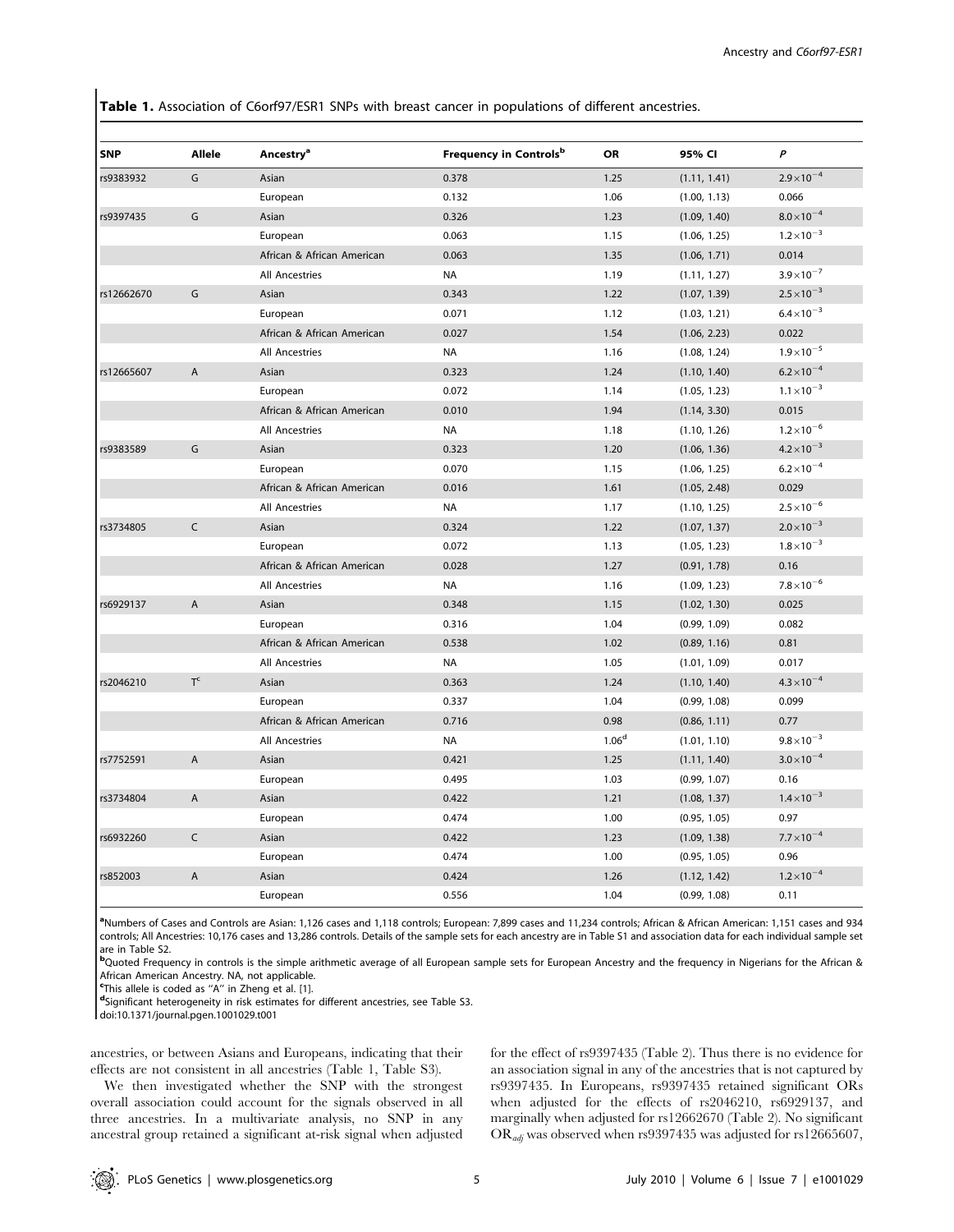Table 2. Conditional analysis of rs9397435 association with breast cancer in European, Nigerian, and Taiwanese population samples.

| <b>Population Sample</b> | <b>Primary SNP</b> | Allele       | <b>Frequency in</b><br><b>Controls</b> | <b>Unadjusted</b> |                      | <b>Adjusted for SNP</b> | <b>Adjusted</b> |                      |
|--------------------------|--------------------|--------------|----------------------------------------|-------------------|----------------------|-------------------------|-----------------|----------------------|
|                          |                    |              |                                        | OR                | $\boldsymbol{P}$     |                         | $OR_{adj}$      | $P_{residual}$       |
| Combined European        | rs9397435          | G            | 0.063                                  | 1.15              | $1.2 \times 10^{-3}$ | rs9383932               | 1.16            | $4.2 \times 10^{-3}$ |
|                          | rs9397435          | G            | $\mathbf{u}$                           | $\mathbf{u}$      | $\mathbf{u}$         | rs12662670              | 1.14            | 0.019                |
|                          | rs9397435          | G            | $\mathbf{u}$                           | $\mathbf{u}$      | $\mathbf u$          | rs12665607              | 1.08            | 0.51                 |
|                          | rs9397435          | G            | $\mathbf u$                            | $\mathbf u$       | $\mathbf{u}$         | rs9383589               | 0.99            | 0.95                 |
|                          | rs9397435          | G            | $\mathbf u$                            | $\mathbf u$       | $\mathbf u$          | rs3734805               | 1.11            | 0.34                 |
|                          | rs9397435          | G            | $\mathbf{H}$                           | $\mathbf u$       | $\mathfrak n$        | rs6929137               | 1.14            | $3.9 \times 10^{-3}$ |
| $\mathbf{u}$             | rs9397435          | G            | $\mathbf u$                            | $\mathbf u$       | $\mathfrak n$        | rs2046210               | 1.14            | $6.1 \times 10^{-3}$ |
|                          | rs9383932          | G            | 0.132                                  | 1.06              | 0.066                | rs9397435               | 1.00            | 0.91                 |
| $\mathbf{u}$             | rs12662670         | G            | 0.071                                  | 1.12              | $6.4\times10^{-3}$   | rs9397435               | 1.00            | 0.96                 |
|                          | rs12665607         | A            | 0.072                                  | 1.14              | $1.1 \times 10^{-3}$ | rs9397435               | 1.04            | 0.69                 |
|                          | rs9383589          | G            | 0.070                                  | 1.15              | $6.2 \times 10^{-4}$ | rs9397435               | 1.13            | 0.22                 |
|                          | rs3734805          | C            | 0.072                                  | 1.13              | $1.8 \times 10^{-3}$ | rs9397435               | 1.02            | 0.87                 |
|                          | rs6929137          | Α            | 0.316                                  | 1.04              | 0.082                | rs9397435               | 1.01            | 0.58                 |
|                          | rs2046210          | T.           | 0.337                                  | 1.04              | 0.099                | rs9397435               | 1.02            | 0.41                 |
| Nigerian                 | rs9397435          | G            | 0.063                                  | 1.39              | 0.016                | rs12662670              | 1.34            | 0.047                |
|                          | rs9397435          | G            | $\mathbf{u}$                           | $\mathbf{u}$      | $\mathbf{u}$         | rs12665607              | 1.32            | 0.068                |
|                          | rs9397435          | G            | $\mathbf u$                            | п                 | $\mathbf{u}$         | rs9383589               | 1.31            | 0.11                 |
|                          | rs9397435          | G            | $\mathbf u$                            | $\mathbf u$       | $\mathbf{u}$         | rs3734805               | 1.43            | 0.049                |
| $\mathbf{u}$             | rs9397435          | G            | $\mathbf{u}$                           | $\mathbf u$       | $\mathbf{u}$         | rs6929137               | 1.39            | 0.019                |
|                          | rs9397435          | G            | $\mathbf{H}$                           | $\mathfrak n$     | $\mathbf{u}$         | rs2046210               | 1.44            | 0.047                |
| $\mathbf{u}$             | rs12662670         | G            | 0.027                                  | 1.36              | 0.16                 | rs9397435               | 1.17            | 0.51                 |
| $\blacksquare$           | rs12665607         | A            | 0.010                                  | 1.76              | 0.079                | rs9397435               | 1.33            | 0.43                 |
| $\mathbf u$              | rs9383589          | G            | 0.016                                  | 1.66              | 0.045                | rs9397435               | 1.31            | 0.37                 |
| $\blacksquare$           | rs3734805          | $\mathsf{C}$ | 0.028                                  | 1.33              | 0.16                 | rs9397435               | 0.94            | 0.82                 |
| Ħ                        | rs6929137          | Α            | 0.538                                  | 0.97              | 0.67                 | rs9397435               | 0.95            | 0.56                 |
|                          | rs2046210          | T            | 0.716                                  | 1.00              | 0.96                 | rs9397435               | 0.91            | 0.73                 |
| Taiwanese                | rs9397435          | G            | 0.326                                  | 1.23              | $8.0 \times 10^{-4}$ | rs9383932               | 1.11            | 0.31                 |
|                          | rs9397435          | G            | $\mathbf u$                            | $\mathbf{u}$      | $\mathbf u$          | rs12662670              | 1.18            | 0.12                 |
|                          | rs9397435          | G            | $\mathbf{u}$                           | $\mathbf{u}$      | $\mathfrak n$        | rs12665607              | 0.94            | 0.89                 |
|                          | rs9397435          | G            | $\mathbf{H}$                           | $\mathbf{u}$      | $\mathbf{u}$         | rs9383589               | 1.54            | 0.028                |
| $\mathbf{u}$             | rs9397435          | G            | Ħ                                      | $\mathbf u$       | $\mathfrak n$        | rs3734805               | 1.48            | 0.061                |
|                          | rs9397435          | G            | $\mathbf{u}$                           | $\mathbf{u}$      | $\mathbf{H}$         | rs6929137               | 1.73            | $8.4 \times 10^{-4}$ |
| $\mathbf{u}$             | rs9397435          | G            | $\mathbf{u}$                           | $\mathfrak n$     | $\mathfrak n$        | rs2046210               | 1.11            | 0.21                 |
| $\blacksquare$           | rs9383932          | G            | 0.378                                  | 1.25              | $2.9 \times 10^{-4}$ | rs9397435               | 1.14            | 0.21                 |
| $\mathfrak n$            | rs12662670         | G            | 0.300                                  | 1.22              | $2.5 \times 10^{-3}$ | rs9397435               | 1.06            | 0.59                 |
| $\blacksquare$           | rs12665607         | A            | 0.323                                  | 1.24              | $6.2 \times 10^{-4}$ | rs9397435               | 1.31            | 0.52                 |
| $\mathbf u$              | rs9383589          | G            | 0.323                                  | 1.20              | $4.2 \times 10^{-3}$ | rs9397435               | 0.79            | 0.24                 |
| $\blacksquare$           | rs3734805          | C            | 0.324                                  | 1.22              | $2.0\times10^{-3}$   | rs9397435               | 0.83            | 0.37                 |
| $\mathbf{u}$             | rs6929137          | Α            | 0.348                                  | 1.15              | 0.025                | rs9397435               | 0.7             | 0.027                |
|                          | rs2046210          | T            | 0.363                                  | 1.24              | $4.3 \times 10^{-4}$ | rs9397435               | 1.11            | 0.46                 |

doi:10.1371/journal.pgen.1001029.t002

rs9383589, or rs3734805 in Europeans. We take this to mean that, based on the available power, no tested SNP is more closely correlated with the causative variant in Europeans than rs9397435. However rs12665607, rs9383589, and rs3734805 are similarly correlated with the causative variant and cannot be distinguished from rs9397435 in this respect. Data from the Nigerians support the exclusion of rs2046210, rs6929137, and the tentative exclusion of rs12662670 from being the most strongly correlated with the causative variant but no additional resolution was achieved, the power again being limited by the sample size and low frequencies of the variants (Table 2). Data from the Taiwanese reconfirmed that little or no resolution is available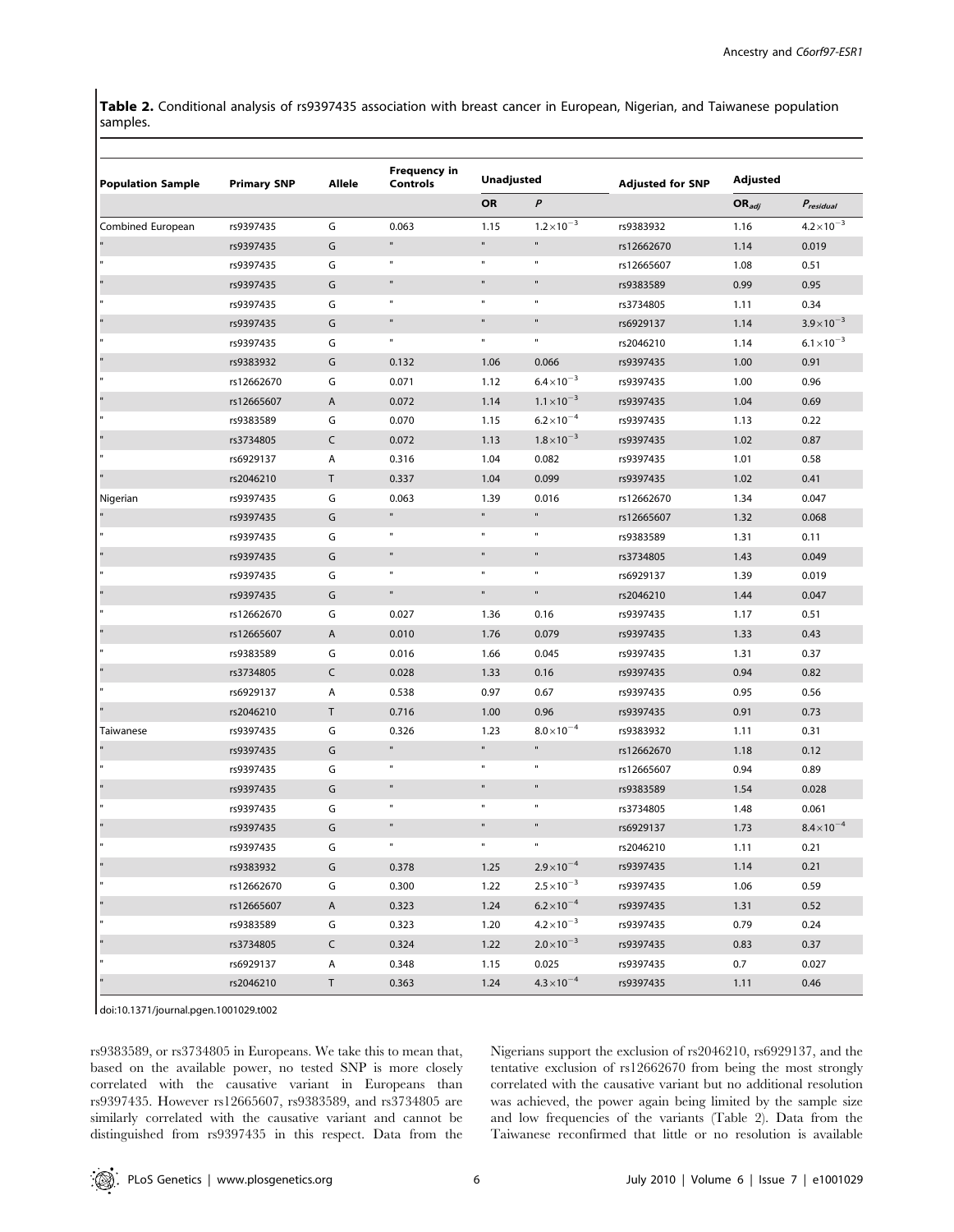within groups of Asian ancestry. We did note a significant protective effect of rs6929137[A] when adjusted for rs9397435 in Asians. This is most likely to be due to a fluctuation in the data since there is no sign of the effect in the other ancestries and there were no quality issues with the genotyping of rs6929137.

The pattern of risk associations was further illuminated by an examination of the common haplotypes generated by the typed SNPs (Table 3). In the Nigerians, the rs9397435[G] allele is present on several different, quite rare haplotypes (haplotypes E–I). All except one (haplotype G) have OR point estimates greater than 1. Two of these haplotypes (H and I) are more common in Europeans and Asians than in Nigerians, and are the dominant at-risk haplotypes in those population samples. Conversely, haplotypes E– G are vanishingly rare in Europeans and Asians. In Nigerians, the rs2046210[T] allele is present on all of the common haplotypes carrying rs9397435[G] (haplotypes E–I). However it is also present on two very common, non-risk haplotypes (A and B) and this effectively attenuates the association of rs2046210[T] with disease in Nigerians. In Europeans, haplotype B is lower in frequency but haplotype A is still present at substantial frequencies, again attenuating an association of rs2046210[T] with breast cancer. In Asians, haplotypes A and B are both very much lower in frequency while the at-risk haplotype H has become the dominant haplotype carrying rs2046210[T]. This illustrates how rs2046210[T] can be strongly associated with risk in Chinese, but only weakly if at all in the Europeans and Nigerians.

To increase the resolution of the haplotype analysis, we generated a phylogenetic network based on HapMap data for 81 SNPs in the region (Figure S4). This confirmed that the haplotype group H forms a contiguous branch with much greater frequencies in Asians than in Africans. It also showed that the risk allele rs9397435[G] is present on a diversity of haplotype backgrounds in Africans, of which only some derivatives are represented in Europeans and Asians. Given the dispersion of the African haplotypes containing rs9397435[G], and assuming that all haplotypes carrying this allele indeed confer risk, there does not appear to be any HapMap SNP that could show a stronger association. We did note however that haplotype G, the only common haplotype for which we did not observe an OR point estimate greater than 1, is in an ancestral position in the group H

branch of the network. This raises the possibility that the causative variant arose after the mutation event that created rs9397435.

We examined the genomic region containing the 6–7% European MAF class SNPs for correlations between SNP locations and known functional features. The SNPs occur in a region containing a number of ligand-inducible ER binding sites, suggesting that this area may be involved in autoregulation of the *ESR1* gene [20,21]. However none of the SNPs in the  $6-7\%$ MAF group (including the ungenotyped ones) actually mapped within the identified ER binding sites. We noted that rs9397435 is located at a site of histone modification marks in human mammary epithelial cells (HMEC) and normal human keratinocytes (NHEK) that were experimentally verified by ChIP-Seq methodology [22]. Peaks of H3K4me1 and H3K4me2 (but not H3K4me3) co-localized with rs9397435. A moderate peak of H3K9ac was also seen at this location in HMEC. This pattern of histone modification has been associated with transcriptional enhancers but not with transcription initiation sites [23]. None of the other HapMap SNPs in the 6–7% MAF group showed similar associations with histone modification peaks or any other notable bioinformatic features.

To search for additional candidate causative variants, we accessed the April 2009 release of the 1000 Genomes project that includes data on 57 European individuals, 56 Yorubas and 59 Japanese or Han Chinese. We then looked for non-HapMap SNPs that are well correlated ( $r^2 \ge 0.75$ ) with rs9397435 in both Europeans and Asians (no SNP was this highly correlated with rs9397435 in Yorubas). We identified 10 non-HapMap SNPs having this property of which 8 were listed in dbSNP build 130 and 2 were novel (Table S4). This list may not be exhaustive because the data originate from a draft release from the 1000 Genomes project. Nevertheless, the SNPs that were identified must be considered as potential causative variants. We searched for correlations between these 10 additional SNPs and locations of known functional features. A previously unknown C/T SNP at position 152,010,891 was seen to coincide with a ChIP-SEQ verified binding site of the transcriptional insulator protein CTCF in a variety of cell types including HMEC [24]. The variant changes a CpG sequence to TpG, the latter being correlated ( $r^2$  = 1 in CEU) with the rs9397435[G] breast cancer

Table 3. Frequencies of common haplotypes in European, African, and Asian ancestry population samples.

|                        | Haplotype<br>ID | <b>Nigeria</b>               |                                 | Iceland                      |                                 | <b>U.S.A. European Ancestry</b> |                                 | <b>Taiwan</b>                |                                 |
|------------------------|-----------------|------------------------------|---------------------------------|------------------------------|---------------------------------|---------------------------------|---------------------------------|------------------------------|---------------------------------|
| Haplotype <sup>a</sup> |                 | <b>Frequency</b><br>in Cases | <b>Frequency</b><br>in Controls | <b>Frequency</b><br>in Cases | <b>Frequency</b><br>in Controls | <b>Frequency</b><br>in Cases    | <b>Frequency</b><br>in Controls | <b>Frequency</b><br>in Cases | <b>Frequency</b><br>in Controls |
| <b>TAAATTA</b>         | Α               | 0.346                        | 0.368                           | 0.225                        | 0.232                           | 0.239                           | 0.233                           | 0.012                        | 0.018                           |
| <b>TGAATTA</b>         | B               | 0.263                        | 0.276                           | 0.018                        | 0.022                           | 0.026                           | 0.025                           | 0.024                        | 0.024                           |
| <b>TGAATCA</b>         | C               | 0.164                        | 0.158                           | 0.673                        | 0.679                           | 0.635                           | 0.646                           | 0.550                        | 0.590                           |
| <b>TAAATCA</b>         | D               | 0.120                        | 0.127                           | 0.004                        | 0.000                           | 0.006                           | 0.007                           | 0.001                        | 0.005                           |
| <b>TGAATTG</b>         | E               | 0.028                        | 0.015                           | 0.000                        | 0.000                           | 0.002                           | 0.000                           | 0.001                        | 0.000                           |
| <b>TAAATTG</b>         | F               | 0.023                        | 0.014                           | 0.000                        | 0.000                           | 0.000                           | 0.000                           | 0.000                        | 0.001                           |
| <b>TACATTG</b>         | G               | 0.011                        | 0.013                           | 0.000                        | 0.000                           | 0.000                           | 0.000                           | 0.000                        | 0.000                           |
| <b>GACGATG</b>         | H               | 0.015                        | 0.009                           | 0.065                        | 0.053                           | 0.067                           | 0.059                           | 0.304                        | 0.260                           |
| <b>TACGATG</b>         |                 | 0.000                        | 0.000                           | 0.007                        | 0.004                           | 0.009                           | 0.008                           | 0.049                        | 0.036                           |
| <b>GGAATCA</b>         |                 | 0.000                        | 0.000                           | 0.006                        | 0.004                           | 0.004                           | 0.007                           | 0.023                        | 0.023                           |

a The SNPs and at-risk alleles are ordered as: rs12662670\_G, rs6929137\_A, rs3734805\_C, rs9383589\_G, rs12665607\_A, rs2046210\_T, rs9397435\_G. Haplotypes with an observed control frequency of  $\geq$  0.01 in any one of the population samples are included.

doi:10.1371/journal.pgen.1001029.t003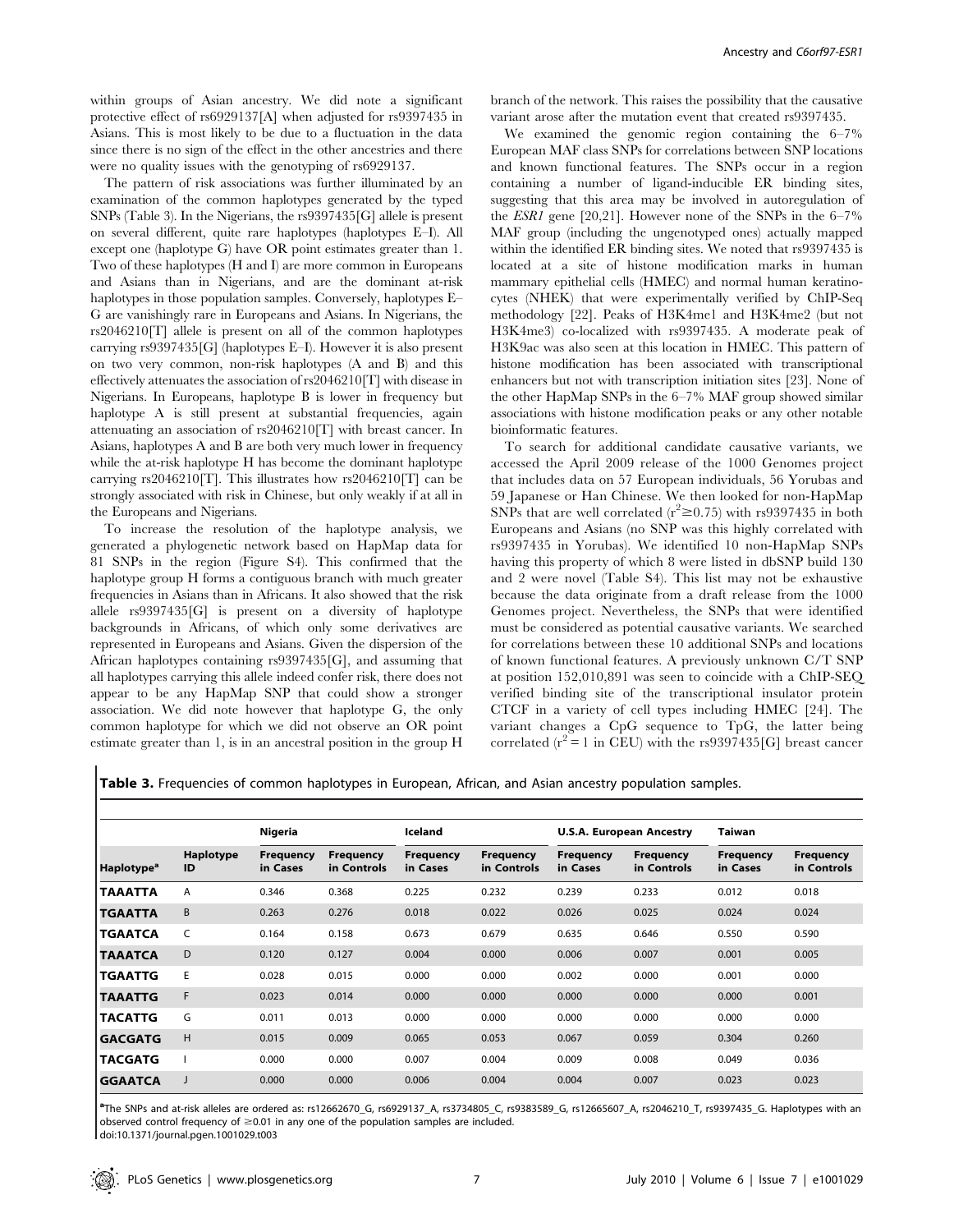risk allele. Because CTCF binding is sensitive to cytosine methylation of CpG sites, we investigated the novel C/T SNP at 152,010,891 in more detail. We confirmed its existence by Sanger sequencing a sample of Europeans and generated a single-track Centaurus assay for it. The SNP is now listed as rs77275268 in dbSNP build 131. We confirmed its LD relations with rs9397435 in samples of European and Chinese ancestry (Table S5). We also found that rs77275268 exists in Africans at a MAF of 1.3% (in controls) and is most closely correlated there with rs9383589 among the typed HapMap SNPs (Table S5). Like rs9383589, it showed a nominally significant association with breast cancer in the African ancestry samples  $(OR = 1.97, ...)$  $P = 7.4 \times 10^{-3}$ ). Bisulfite sequencing of peripheral blood DNA from 29 European individuals who were CC homozygotes for rs77275268 showed that the CpG sequence is partially methylated (Figure S5). The occurrence of the TpG variant at this position thus precludes facultative methylation and may affect CTCF binding.

To investigate a possible impact of the risk variants on gene expression, levels of ESR1, progesterone receptor (PGR) and HER2 (ERBB2) mRNAs were assessed in 1,234 frozen tumour samples (see *Materials and Methods*). SNP rs9397435 was genotyped using DNA samples from the same tumours. The at-risk GG homozygotes expressed mean levels of ESR1 and PGR mRNA that were four to five-fold higher than the levels in AA homozygotes and AG heterozygotes (Figure S6). When assessed under our default, multiplicative (co-dominant) inheritance model, these differences were of borderline significance for PGR and not significant for ESR1 (Table S6). Assessed under a recessive inheritance model, the increases in both ESR1 and PGR mRNA levels in GG homozygotes were significant  $(P=0.024$  and 0.031 for *ESR1* and *PGR* respectively, (Table S6)). In comparisons with the full genotype model, neither the multiplicative nor the recessive models could be rejected. ERBB2 mRNA levels did not vary with genotype. These findings raise the possibility that rs9397435[G] (or a correlated SNP) might act to increase expression of ESR1 and, as a consequence, increase PGR expression. However, we caution that these findings should be considered only as hypothesisgenerating since the GG homozygotes are rare and the significance is marginal. Moreover, we saw no evidence that the association between rs9397435[G] and breast cancer risk per se showed a recessive pattern of inheritance ( $P = 0.75$  and 0.93 for a test of the multiplicative vs the full genotype model in Europeans and Taiwanese respectively).

We reviewed the medical records of approximately 8,441 European and Taiwanese patients, including 1,792 from a series of case-only cohorts. The rs9397435[G] allele was found to confer significant risk of both ER positive and ER negative breast cancer and of both progesterone receptor positive and negative disease (Table S7, Table S8). These results were puzzling in light of the proximity of the risk variant to the ESR1 gene and the putative effect of rs9397435[G] homozygosity on gene expression described above. However the observed association with both ER positive and ER negative disease is in agreement with Zheng et al., who reported significant associations with both ER positive and ER negative breast cancer in Chinese women, with a higher OR for ER negative breast cancer than for ER positive disease [1]. Clearly, the phenotypic effect of the risk variant merits further investigation. In Europeans, we observed that rs9397435[G] was associated at nominal significance with an earlier age at first invasive breast cancer  $(P=0.015,$  Table S7), although this effect was not evident in the Taiwanese patient sample (Table S8).

## **Discussion**

In summary, we have shown that the initially reported [1] Chinese breast cancer risk variant rs2046210 cannot be effectively used as a risk marker in Europeans and Africans because it does not tag the causative variant(s) in all three ancestries. We have identified a variant, rs9397435[G], that confers risk of breast cancer with a consistent effect in all three main ancestral populations and that can fully explain the association signal in each population. The frequency of the rs9397435[G] risk allele is substantially lower in Europeans and Africans (6.3% in controls) than it is in Taiwanese (32.6%). This limits the power to detect an effect of this variant with confidence even in a large sample of Europeans as was used here. It may also explain why the variant was not detected in previous genome-wide association studies conducted in Europeans [4,17], even though the class was reasonably well tagged on the Illumina chips used (Figure 2).

In addition to rs9397435, three other HapMap SNPs rs12665607, rs9383589, and rs3734805 are consistently associated with risk in all three ancestries and cannot be distinguished from rs9397435 based on the currently available data. This highlights the fact that, in general, the resolution of fine mapping is very sensitive to power restrictions. For example, inspection of the haplotype distribution (Table 3) suggests that, given a sufficiently large sample of Chinese, it might be possible to resolve haplotypes A and B from haplotypes H and I (thereby resolving rs2046210 from rs9397435) in this ancestral group alone. As we have shown, shifting the analysis between ancestries can provide some additional resolution without resorting to very large sample sizes. It can also be seen (Figure 2B) that the greatest potential resolution is offered by Africans, populations where the collection of large samples is challenging. Naturally, the ancestry shift approach is only viable if the variant arose before population divergence and even if the variant is present in multiple ancestral populations, the optimum strategy can vary from locus to locus [25].

Haplotype analysis conducted by [1] indicated that rs2046210[T] is present on multiple at-risk haplotypes, consistent with the presence of a single, common causative variant highly correlated with rs2046210 in Chinese. However an observed association with a common SNP can also arise from a set of multiple underlying pathogenic variants [26]. In this study we do not make the presumption of a single underlying causative variant, although for simplicity we refer to a single variant. Under the single variant hypothesis, refinement mapping will identify SNPs closely correlated with the causative variant and the causative variant itself is expected to be one of those variants which give the strongest association signals. Under a multiple pathogenic variant hypothesis, refinement mapping will identify SNPs that tag the set better (although one might expect it to be more difficult to identify SNPs that show homogeneity of effect between ancestral groups). However in this case the group of tagging SNPs giving the strongest signals will not necessarily contain pathogenic variants. For some practical purposes, such as genetic risk assessment, distinction between the two hypotheses may not be important, but the difference is crucial if the aim is to identify the underlying pathogenic genetic lesion(s). An example is seen in the LOXL1 locus where two nonsynonymous SNPs, thought to be pathogenic variants, account for an association with exfoliation glaucoma. The strongest association in the GWAS arose from a third SNP (rs2165241) that is in LD with both nonsynonymous variants [27]. In this study we have presented evidence that both rs9397435 and rs77275268 are located at sites of potential functional significance. While these SNPs merit further investigation, we note that in the absence of conclusive evidence of a single underlying causative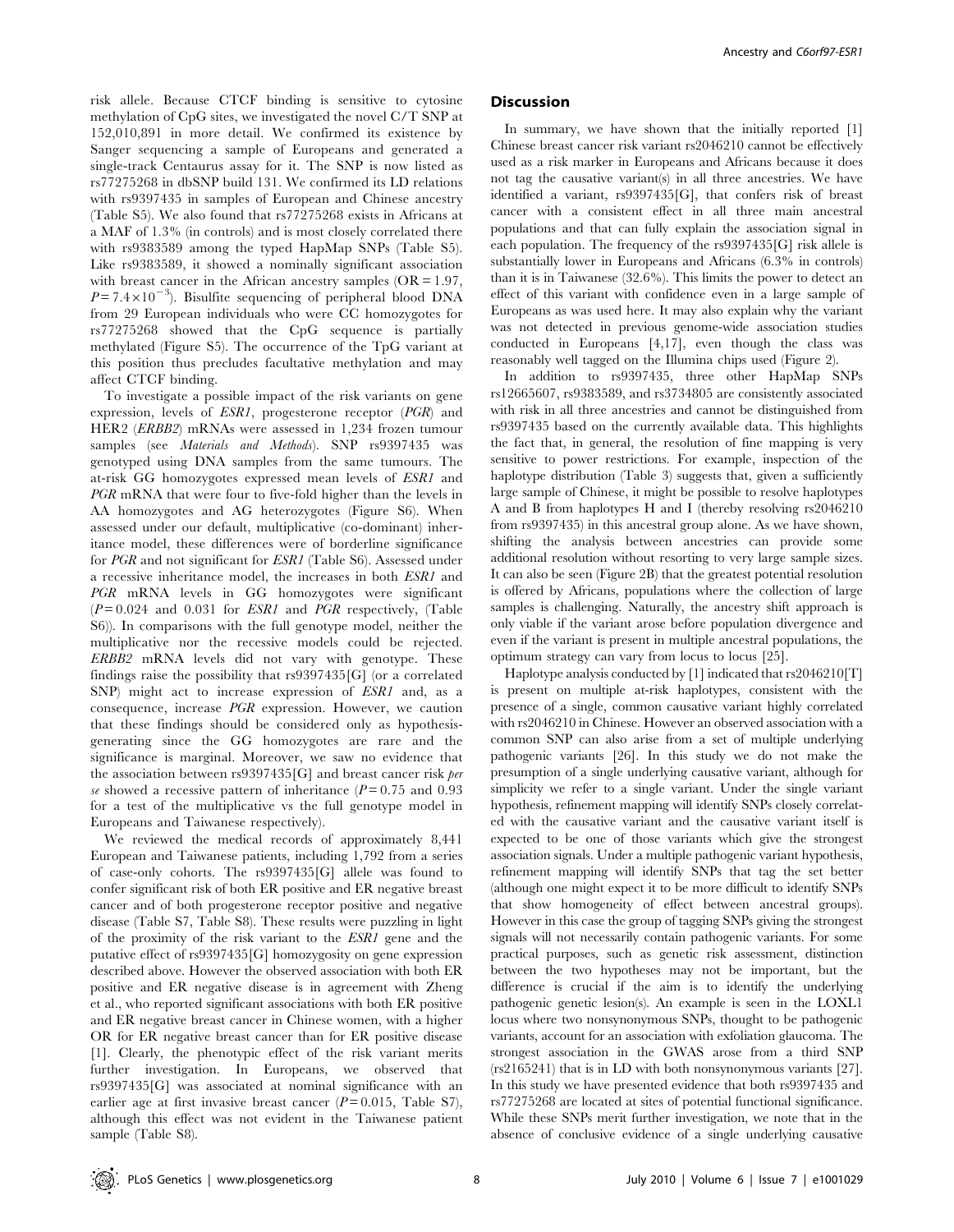variant, the search for pathogenic variants need not be restricted to SNPs highly correlated with rs9397435 in Asians and Europeans.

## Materials and Methods

#### Ethics statement

This work was approved by the National Bioethics Committee of Iceland and the Icelandic Data Protection Authority and by the respective local review boards for the samples provided by external collaborators.

## Samples

The breast cancer case:control population samples are listed and referenced in Table S1. The Netherlands (Rotterdam) caseonly DNA samples were isolated from 1,792 frozen tumour specimens. Only primary tumours were used and none of the patients had received neo-adjuvant treatment. The year of surgery was between 1978 and 2002. The patients' ages ranged from 22 through 88 years at diagnosis. 1748 patients were M0 at diagnosis, while 44 showed metastatic disease (M1). 1100 patients had lymph node negative disease, 676 were diagnosed with involved lymph nodes and for 16 patients this information was missing. ER was determined in 1783 tumours, 453 were negative  $\leq 10$  fmol/mg protein) and 1330 were positive. Further details of these patient cohorts have been published previously [28,29].

The U.S.A. (Chicago) samples were from individuals of selfreported African American ancestry, drawn from the Chicago Cancer Prone Study (CCPS), which is an ongoing hospital-based case:control investigation designed to study the genetics of breast cancer in young patients. Cases with histologically confirmed breast cancer were enrolled through the Cancer Risk Clinic at the University of Chicago. Early-onset cases and African Americans were oversampled. Controls without breast cancer were gender and age-matched with cases and enrolled from patients who visit the same hospital and are wiling to donate blood for genetic studies. Similar to the Nigerian Breast Cancer Study, the CCPS adopted the questionnaire of the Breast Cancer Family Registry. Blood samples were collected from cases and controls and used for DNA isolation. Pathological and clinical data were collected for cases. The study is associated with the University of Chicago Specialized Program of Research Excellence (SPORE) programme.

## Genotyping

Genotyping was carried out using Nanogen Centaurus assays [18]. Assays were validated by genotyping on HapMap CEU, YRI and CHB/JPT samples and comparing the genotypes with the published data. Assays were rejected if they showed  $\geq 1.5\%$ mismatches with the HapMap data. Genotyping of Icelandic and foreign samples was carried out at the deCODE Genetics facility. Clustering algorithms were applied and manual editing was carried out in a standardized manner for all sample sets. Two standard control DNA samples and water blanks were included on every plate. Genotyping yields were in excess of 98% for all SNP-Sample combinations attempted.

Bisulfite sequencing. Bisulfite treatment of 1 µg of each peripheral blood DNA sample was conducted with EpiTect Bisulfite Kit (QIAGEN-59104) according to the manufacturer's protocol. PCR and Sanger sequencing was conducted with standard protocols.

### Gene expression analysis

RNA isolation and quantitative RT-PCR analysis was carried out as described previously [30]. Briefly, tumour material was preserved in liquid nitrogen and RNA isolated from 20–60 cryostat sections of 30um using standard methods. cDNA was synthesized using oligo (dT) and random hexamer primers. Realtime quantitative PCR was done on an ABI Prism 7700 Sequence Detection System (Applied Biosystems) using assay primers described in [30,31]. Ct values for the target genes were normalized to the mean Ct values of three housekeeping genes (HMBS, HPRT and B2M) and expressed as: Relative Expression  $L_{\text{evel}} = 2^{(\text{mean Ct housekeeping-mean Ct target})}$ 

## Statistical analysis

To construct dendrograms, SNPs were arranged in hierarchical clusters based on the  $r^2$  relationships between them. The clustering was performed using the ''stats'' package of R software. The ''hclust'' command was used with the method ''average''. Pairwise r <sup>2</sup> values were first re-arranged into a bi-dimensional matrix M that was transformed into a similarity matrix by performing the operation 1-M. The similarity matrix obtained was finally used as a distance matrix and depicted by a dendrogram. In this similarity matrix an original  $r^2$  value of 1 is thus transformed to 0, representing a distance of 0 from a fully correlated SNP.

We calculated the OR for each SNP allele assuming the multiplicative model, i.e. assuming that the relative risk to a person is the product of the relative risks of each of the two alleles carried. This assumption was tested by calculating genotype-specific relative risks for each SNP in Europeans and comparing them to those determined under the multiplicative model. No significant deviations from the multiplicative model were observed. Therefore, allelic OR and P values are presented in the data tables. P values were calculated with the standard likelihood ratio  $\chi^2$ statistic and confidence intervals were calculated assuming that the estimate of OR has a log-normal distribution. Some Icelandic cases and controls are related to each other, causing the  $\chi^2$  statistic to have a mean  $>1$ . We estimated the inflation factor using a previously described procedure in which genotypes were simulated through the genealogy of 731,175 Icelanders and the  $\chi^2$  corrected statistics accordingly [32]. The inflation factor for the set of Icelandic samples used in this study was 1.08 and all P values cited have been adjusted accordingly. Individuals in the replication sample sets were assumed to be unrelated to each other. In this study we did not carry out a comprehensive scan of the region in Europeans. Rather, we tested a specific hypothesis; i.e. whether any of the European equivalence classes that correspond to the Asian equivalence class of rs2046210, confer risk of breast cancer in Europeans. The appropriate multiple testing adjustment therefore takes into consideration the number of equivalence classes tested in each ancestry.

The tested SNPs are in LD with each other. Therefore, wherever the genotype of one SNP was missing for an individual, the genotypes of the correlated SNPs were used to infer the missing genotypes using a likelihood approach as described previously [33]. This ensured that the same set of individuals is tested for each SNP. Thus, all P values are based on the same individuals, making comparisons more straightforward. Joint analyses of multiple case:control replication groups was carried out using a Mantel-Haenszel model in which the groups are allowed to have different population allele frequencies but were assumed to have common relative risks. This was done when combining the various European sample sets, when combining the Nigerians and African Americans, and when combining samples of different ancestries. Tests of heterogeneity were performed by comparing the null hypothesis of the effect being the same in all populations to the alternative hypothesis of each population having a different effect using a likelihood ratio test.  $I^2$  takes values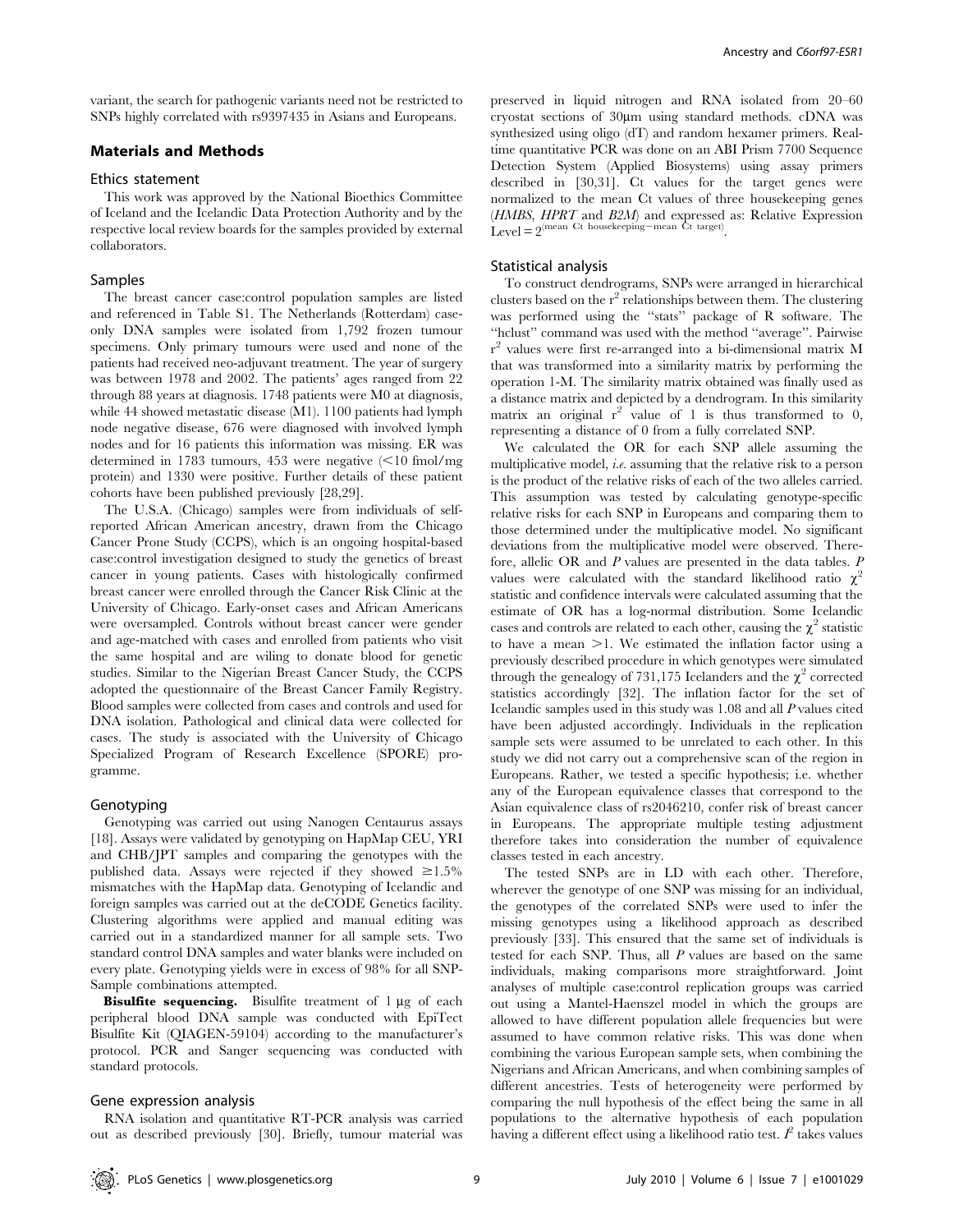between 0% and 100% and describes the proportion of the total variation in estimates that is due to heterogeneity [34].

Haplotype frequencies using the genotyped SNPs were estimated by maximum likelihood using the haplotype analysis program NEMO [35]. For the haplotype analysis using HapMap data, phased haplotypes were generated for the 60 CEU parents, 60 YRI parents and 90 Asian individuals. The phases of alleles in haplotypes was estimated using the EM algorithm, in combination with the family trio information for the CEU and YRI groups (where the genotypes from the 30 children were used to help infer the allelic phase of the haplotypes).

Quantitative RT-PCR data were analyzed under the multiplicative model by regressing  $log_{10}$  transformed Relative Expression Level values against the number of risk alleles carried  $(0,1,2)$ . When testing the recessive model, we used the GG homozygote status as an explanatory variable taking values 0 (AA homozygote or AG heterozygote) or 1 (GG homozygote). In the full model, we used two explanatory variables; the AG heterozygote status (0 or 1) and the GG homozygote status (0 or 1).

## Bioinformatics

For the list of candidate SNPs we carried out a search for overlaps between SNP position and known bioinformatic features. We retrieved data from the UCSC human genome browser and from the UCSC test browser (HG18 build 36) [36]. We also retrieved data from three bioinformatic feature publications [20,21,37]. We accessed all available feature tracks containing genome positional information (approximately 10,000 tracks) and identified those features that overlapped with SNPs. Data from the 1000 Genomes project were obtained from the April 2009 release (http://www.1000genomes.org). These are recognized draft quality data and were used as is without quality filtering. All genomic locations quoted are from HG18 build 36.

## Supporting Information

Figure S1 Overview of LD at the C6orf97-ESR1 locus. The figure shows a view of the genomic region of chromosome 6, nucleotides 151,930,000–152,200,000 taken from the UCSC browser Build 36 assembly (hg18). The track ''Eq class SNPs'' shows the locations of the SNPs that are correlated  $\frac{r^2}{0.65}$  with rs2046210 in Han Chinese. The C6orf97 and the four RefSeq isoforms of  $ESRI$  are shown. Below that are LD plots of  $D'$  (a) and r <sup>2</sup> (b) between pairs of SNPs in the region. Darker shading indicates stronger LD values. Data are based on phased genotypes from HapMap Phase II release 22.

Found at: doi:10.1371/journal.pgen.1001029.s001 (0.22 MB DOC)

**Figure S2** Dendrogram showing  $r^2$  relationships between C6orf97-ESR1 SNPs in HapMap Han Chinese (CHB). On the left are listed the SNPs that are correlated with an  $r^2 > 0.65$  with rs2046210. The SNPs are arranged in a hierarchical cluster dendrogram based on the  $r^2$  values between them derived from the HapMap Phase II release 23a genotypes. Note that the scale on the top of the panel shows  $1-r^2$  values (*i.e.* a value of 0 corresponds to an  $r^2$  of 1). The scale is limited in range because the SNPs were selected to have  $r^2$  values greater than 0.65.

Found at: doi:10.1371/journal.pgen.1001029.s002 (0.91 MB DOC)

**Figure S3** Dendrograms showing  $r^2$  relationships between the C6orf9-ESR1 SNPs genotyped in each study population. On the left are listed the SNPs that were genotyped in each of the study population samples. The name of the study population sample is

indicated on the right of each panel. The SNPs are arranged in a hierarchical cluster dendrogram based on the  $r^2$  values between them derived from the observed genotypes for the SNPs. Note that the scales on the top of the panels show  $1-r^2$  values (*i.e.* a value of 0 corresponds to an  $r^2$  of 1). The scale for the Taiwanese sample is limited in range between 0 and 0.4 (corresponding to an  $r^2$  range of 1 to 0.6) because all genotyped SNPs had  $r^2$  values greater than 0.6. The scale for the USA, African-American ancestry and the Nigerians ranges from 0.3 to 1.0 (corresponding to an  $r^2$  range of 0.7 to 0) because no pair of genotyped SNPs had  $r^2$  values between them of greater than 0.7.

Found at: doi:10.1371/journal.pgen.1001029.s003 (2.35 MB DOC)

Figure S4 Haplotype analysis of the *C6orf97-ESR1* region. Shown is a median joining (MJ) network describing the evolutionary relationships between haplotypes inferred from the genotypes of 81 HapMap (Phase II release 21) SNPs in the region chr6:151, 950,821–151,992,990. Each haplotype is represented by a circle whose area reflects the overall number of copies observed and whose colour coding indicates the frequency of the haplotype in the different ancestral groups as indicated in the figure. Lines between the circles represent mutational evolutionary pathways between haplotypes reconstructed by the MJ algorithm. The line length is proportional to the number of inferred mutational differences between haplotypes. Black nodes represent non-sampled haplotypes that were reconstructed by the MJ algorithm as evolutionary intermediates between observed haplotypes. Encircled clusters of haplotypes are those carrying the rs9397435[G] allele and their lettering corresponds to the haplotype IDs shown in Table 3. Haplotypes K and L contain the rs9397435[G] allele but were too rare to qualify for inclusion in Table 3. Note that in Asians and Europeans, haplotypes bearing rs9397435[G] are clustered on the H, I and L branches, whereas in Yorubas the rs9397435[G] allele is found on more widely dispersed branches. Note also that Haplotype G, which was observed only in Yorubas, is in an ancestral position on the main H,I,L branch.

Found at: doi:10.1371/journal.pgen.1001029.s004 (0.14 MB DOC)

Figure S5 Bisulfite sequencing of region surrounding the C/T SNP at position 152,010,891 (arrowed) showing differential methylation of the C nucleotide in CC homozygotes. The top line shows the reference (non-bisulfite treated) sequence. Panels  $a-d$ show sequence traces of bisulfite-treated DNA from four CC homozygous individuals. In samples  $a$  and  $b$  the C nucleotide is predominantly methylated while a minority is unmethylated. In sample  $c$ , the C is predominantly unmethylated and in sample  $d$ similar amounts of methylated and unmethylated C are present. At neighboring C nucleotides, the conversion of unmethylated cytosine is complete, indicating that the bisulfite treatment was effective. In addition, we noted that nearby CpGs at positions 152,010,768, 152,010,842, 152,010,940, 152,011,003 and 152,011,013 were also methylated or partially methylated.

Found at: doi:10.1371/journal.pgen.1001029.s005 (0.43 MB DOC)

**Figure S6** Quantitative RT-PCR analysis of *ESR1* (ER), *PGR* (PG) and ERBB2 (HER2) mRNAs in tumours with different genotypes for rs9397435. RNA and DNA was isolated from 1,234 frozen tumour specimens. RNA levels were analyzed by RT-PCR and normalized to the mean level of three housekeeping genes. Relative expression levels are calculated as  $2^{\text{(mean Ct housekeeping-mean Ct target)}}$ . Genotypes of rs9397435 were determined by Centaurus assay. Numbers of individuals with each genotype are 1,072 (AA), 151 (AG) and 11 (GG). Histogram displays the mean relative expression level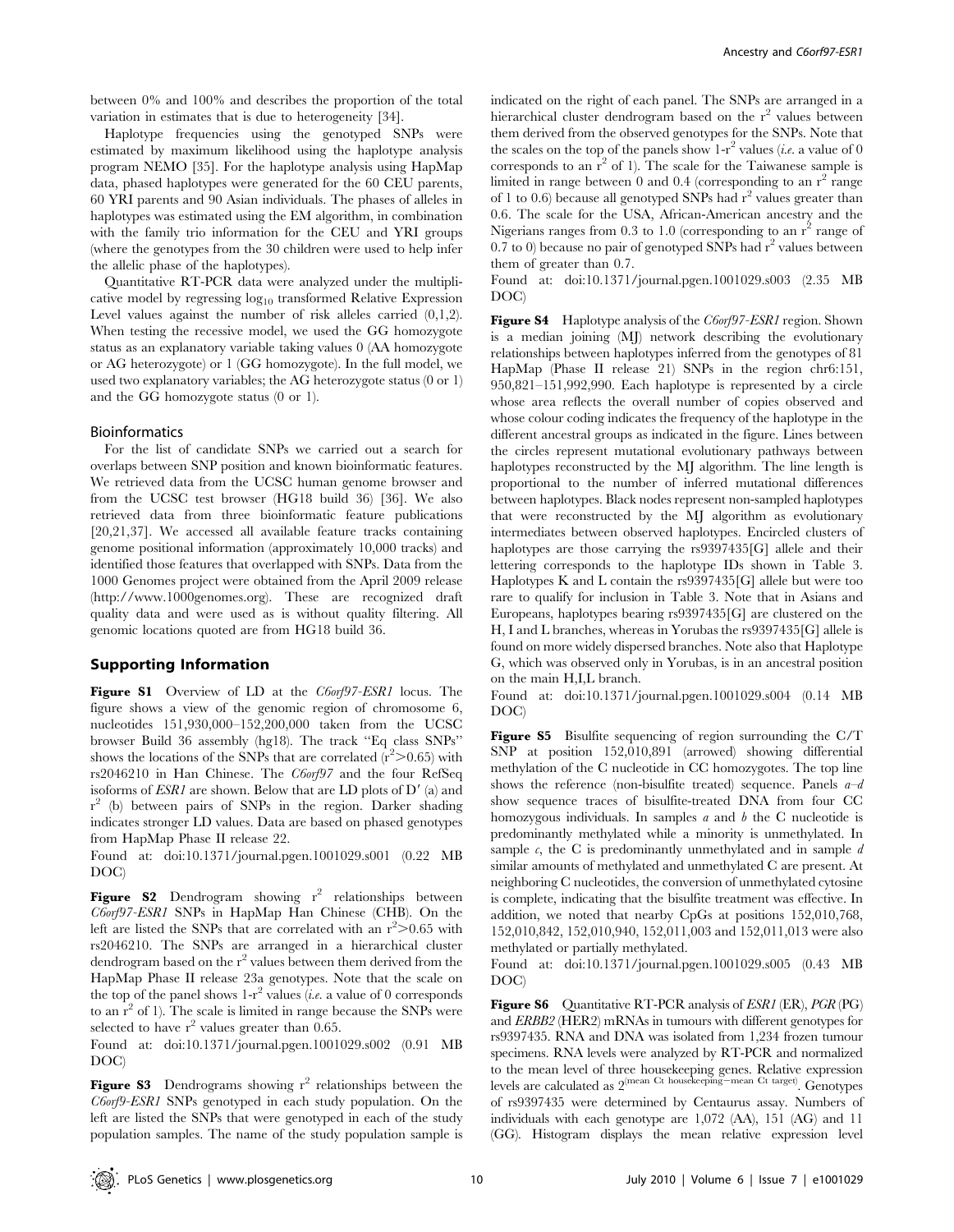Found at: doi:10.1371/journal.pgen.1001029.s006 (0.05 MB DOC)

Table S1 Overview of the sample sets used in the study.

Found at: doi:10.1371/journal.pgen.1001029.s007 (0.05 MB DOC)

Table S2 Association of C6orf97/ESR1 SNPs with breast cancer in each population sample.

Found at: doi:10.1371/journal.pgen.1001029.s008 (0.20 MB DOC)

Table S3 Heterogeneity in risk estimates for combined population samples.

Found at: doi:10.1371/journal.pgen.1001029.s009 (0.06 MB DOC)

Table S4 Non-HapMap SNPs in strong LD with rs9397435 identified from 1,000 Genomes Project Data<sup>a</sup>.

Found at: doi:10.1371/journal.pgen.1001029.s010 (0.05 MB DOC)

Table S5 LD relations with the novel chr6:152,010,891[C/T] SNP (rs77275268).

Found at: doi:10.1371/journal.pgen.1001029.s011 (0.04 MB DOC)

Table S6 Levels of ERa, PR, and HER2 mRNA in primary tumours, stratified by rs9397435 genotype and assessed under multiplicative and recessive inheritance models.

## References

- 1. Zheng W, Long J, Gao YT, Li C, Zheng Y, et al. (2009) Genome-wide association study identifies a new breast cancer susceptibility locus at 6q25.1. Nat Genet 41: 324–328.
- 2. Garcia-Closas M, Chanock S (2008) Genetic susceptibility loci for breast cancer by estrogen receptor status. Clin Cancer Res 14: 8000–8009.
- 3. Easton DF, Eeles RA (2008) Genome-wide association studies in cancer. Hum Mol Genet 17: R109–115.
- 4. Stacey SN, Manolescu A, Sulem P, Rafnar T, Gudmundsson J, et al. (2007) Common variants on chromosomes 2q35 and 16q12 confer susceptibility to estrogen receptor-positive breast cancer. Nat Genet 39: 865–869.
- 5. Stacey SN, Manolescu A, Sulem P, Thorlacius S, Gudjonsson SA, et al. (2008) Common variants on chromosome 5p12 confer susceptibility to estrogen receptor-positive breast cancer. Nat Genet 40: 703–706.
- 6. Frazer KA, Murray SS, Schork NJ, Topol EJ (2009) Human genetic variation and its contribution to complex traits. Nat Rev Genet 10: 241–251.
- 7. Helgason A, Palsson S, Thorleifsson G, Grant SF, Emilsson V, et al. (2007) Refining the impact of TCF7L2 gene variants on type 2 diabetes and adaptive evolution. Nat Genet 39: 218–225.
- 8. Udler MS, Meyer KB, Pooley KA, Karlins E, Struewing JP, et al. (2009) FGFR2 variants and breast cancer risk: fine-scale mapping using African American studies and analysis of chromatin conformation. Hum Mol Genet 18: 1692–1703.
- 9. Zheng W, Cai Q, Signorello LB, Long J, Hargreaves MK, et al. (2009) Evaluation of 11 breast cancer susceptibility loci in African-American women. Cancer Epidemiol Biomarkers Prev 18: 2761–2764.
- 10. Saccone NL, Saccone SF, Goate AM, Grucza RA, Hinrichs AL, et al. (2008) In search of causal variants: refining disease association signals using crosspopulation contrasts. BMC Genet 9: 58.
- 11. Udler MS, Ahmed S, Healey CS, Meyer K, Struewing J, et al. (2010) Fine scale mapping of the breast cancer 16q12 locus. Hum Mol Genet.
- 12. Lawrence R, Evans DM, Morris AP, Ke X, Hunt S, et al. (2005) Genetically indistinguishable SNPs and their influence on inferring the location of diseaseassociated variants. Genome Res 15: 1503–1510.
- 13. Osborne CK (1998) Steroid hormone receptors in breast cancer management. Breast Cancer Res Treat 51: 227–238.
- 14. Figtree GA, Noonan JE, Bhindi R, Collins P (2009) Estrogen receptor polymorphisms: significance to human physiology, disease and therapy. Recent Pat DNA Gene Seq 3: 164–171.
- 15. Dunning AM, Healey CS, Baynes C, Maia AT, Scollen S, et al. (2009) Association of ESR1 gene tagging SNPs with breast cancer risk. Hum Mol Genet 18: 1131–1139.

Found at: doi:10.1371/journal.pgen.1001029.s012 (0.05 MB DOC)

Table S7 Stratification by clinical variables of breast cancer associations with rs9397435[G] in combined European ancestry population samples<sup>a</sup>.

Found at: doi:10.1371/journal.pgen.1001029.s013 (0.11 MB DOC)

Table S8 Stratification by clinical variables of breast cancer associations with  $rs9397435[G]$  in Taiwan<sup>a</sup>

Found at: doi:10.1371/journal.pgen.1001029.s014 (0.11 MB DOC)

## Acknowledgments

We thank G.H. Olafsdottir and L. Tryggvadottir of the Icelandic Cancer Registry for assistance with the ascertainment of affected individuals and H. Sigurdsson for help with the figures.

#### Author Contributions

Conceived and designed the experiments: SNS PS CZ TJ HS JG KK JRG JAF UT TR OTJ KS. Performed the experiments: SNS AJ JPK AMS AS US. Analyzed the data: SNS PS CZ SAG GT AH AJ SB MPL AMS JG AS MLF BVH US DFG. Contributed reagents/materials/analysis tools: JDF DH CA TO JEO ZSF XW JWMM IP MDGP JMRC AdJ AP EO KKHA SHV FA KCAvE SM CYS PEW AF PL RH RJ KE GH TJ HS KA LG KH AL LAK JIM JAF FJC OIO UT. Wrote the paper: SNS PS CZ SAG GT AH AJ SB JPK JDF DH CA TO JEO ZSF XW MPL AMS JWMM IP MDGP JMRC AdJ AP EO KKHA SHV FA KCAvE SM CYS PEW AF PL RH RJ KE GH TJ HS KA JG AS MLF LG KK BVH US JRG KH AL LAK JIM JAF FJC OIO DFG UT TR OTJ KS.

- 16. Li N, Dong J, Hu Z, Shen H, Dai M (2009) Potentially functional polymorphisms in ESR1 and breast cancer risk: a meta-analysis. Breast Cancer Res Treat.
- 17. Hunter DJ, Kraft P, Jacobs KB, Cox DG, Yeager M, et al. (2007) A genomewide association study identifies alleles in FGFR2 associated with risk of sporadic postmenopausal breast cancer. Nat Genet 39: 870–874.
- 18. Kutyavin IV, Milesi D, Belousov Y, Podyminogin M, Vorobiev A, et al. (2006) A novel endonuclease IV post-PCR genotyping system. Nucleic Acids Res 34: e128.
- 19. Ioannidis JP, Ntzani EE, Trikalinos TA (2004) 'Racial' differences in genetic effects for complex diseases. Nat Genet 36: 1312–1318.
- 20. Carroll JS, Meyer CA, Song J, Li W, Geistlinger TR, et al. (2006) Genome-wide analysis of estrogen receptor binding sites. Nat Genet 38: 1289–1297.
- 21. Welboren WJ, van Driel MA, Janssen-Megens EM, van Heeringen SJ, Sweep FC, et al. (2009) ChIP-Seq of ERalpha and RNA polymerase II defines genes differentially responding to ligands. Embo J 28: 1418–1428.
- 22. Mikkelsen TS, Ku M, Jaffe DB, Issac B, Lieberman E, et al. (2007) Genomewide maps of chromatin state in pluripotent and lineage-committed cells. Nature 448: 553–560.
- 23. Heintzman ND, Stuart RK, Hon G, Fu Y, Ching CW, et al. (2007) Distinct and predictive chromatin signatures of transcriptional promoters and enhancers in the human genome. Nat Genet 39: 311–318.
- 24. Rosenbloom KR, Dreszer TR, Pheasant M, Barber GP, Meyer LR, et al. (2009) ENCODE whole-genome data in the UCSC Genome Browser. Nucleic Acids Res.
- 25. Zaitlen N, Pasaniuc B, Gur T, Ziv E, Halperin E (2010) Leveraging genetic variability across populations for the identification of causal variants. Am J Hum Genet 86: 23–33.
- 26. Dickson SP, Wang K, Krantz I, Hakonarson H, Goldstein DB (2010) Rare variants create synthetic genome-wide associations. PLoS Biol 8: e1000294.
- 27. Thorleifsson G, Magnusson KP, Sulem P, Walters GB, Gudbjartsson DF, et al. (2007) Common sequence variants in the LOXL1 gene confer susceptibility to exfoliation glaucoma. Science 317: 1397–1400.
- 28. Jansen MP, Sieuwerts AM, Look MP, Ritstier K, Meijer-van Gelder ME, et al. (2007) HOXB13-to-IL17BR expression ratio is related with tumor aggressiveness and response to tamoxifen of recurrent breast cancer: a retrospective study. J Clin Oncol 25: 662–668.
- 29. Hsieh SM, Look MP, Sieuwerts AM, Foekens JA, Hunter KW (2009) Distinct inherited metastasis susceptibility exists for different breast cancer subtypes: a prognosis study. Breast Cancer Res 11: R75.
- 30. Sieuwerts AM, Meijer-van Gelder ME, Timmermans M, Trapman AM, Garcia RR, et al. (2005) How ADAM-9 and ADAM-11 differentially from